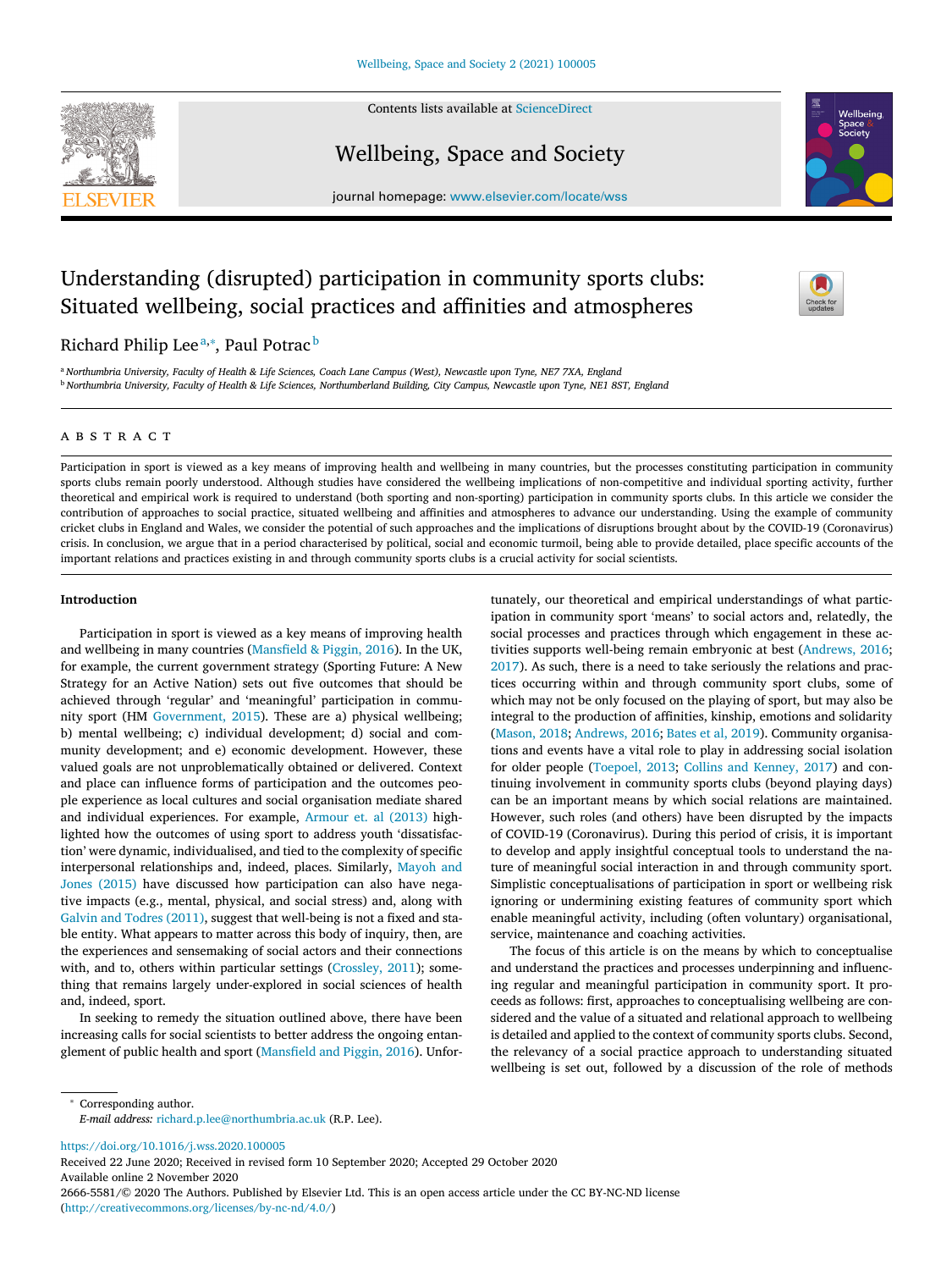in trying to interpret social practices. This unfolds along with a consideration of the novel integration with approaches to place which are focused on emerging affinities, kinships and atmospheres. Third, there is an application of the ideas to the case of community cricket clubs and a reflection on the potential for future empirical studies. Ultimately, we argue that in a period characterised by political, social and economic turmoil, being able to provide detailed, place specific accounts of the important relations and practices existing in and through community sports clubs is a crucial activity for social scientists.

#### *Situated wellbeing and sport*

If wellbeing is a goal of participation in sport, it should be recognised that wellbeing is a contested concept (La Placa et al., [2013\)](#page-4-0) characterised by a shift towards a personalised, consumerist set of 'wellbe-ing practices' at the turn of the 21<sup>st</sup> century [\(Sointu,](#page-4-0) 2005). Importantly for this article, these practices are thought to involve purposeful activity (whereas in previous eras these practices emerged from a notion of wellbeing as relaxation). Such a shift in the terms of wellbeing practices has intensified, and [Carlisle](#page-4-0) et al. (2009) describe how the breadth of human emotions has become the focus of a narrow pathologisation in a quest for wellbeing. These critiques alert us to the argument that wellbeing might involve contestation over the scope of human experience, and encourage a consideration of what this might mean for understanding wellbeing as an element of participation in organised sport.

Our focus is upon what Smith and Reid [\(2018\)](#page-4-0) identify as approaches to wellbeing that are centred upon the situated taking place of wellbeing (rather than those focused on fixed categorisation). Drawing on a reconsideration of Sen [\(1999\)](#page-4-0) by Clark [\(2005\),](#page-4-0) they reflect on the importance of recognising how practices are performed in specific cultural situations and spaces. They suggest that as a result, well (and ill) being emerges from a complex of actions. In detailing a relational approach to wellbeing, White [\(2017\)](#page-4-0) is also sympathetic to this orientation, noting that the recurrent invoking of wellbeing in Western society is suggestive of a pervasive anxiety responding to atomisation and individualism. The social condition of anxiety has been discussed in terms of collective worry over death or meaninglessness, often provoked by an event [\(Jackson](#page-4-0) and Everts, 2010). Wellbeing can be usefully understood as a repost to meaninglessness (and death). To speak of participation and wellbeing is to speak of purposeful, positive action. When used as the focus of inquiry, wellbeing becomes a heuristic able to invoke all the questions and doubts of human experience while simultaneously presenting a keen interest in (the meaning of) happiness.

From the perspective of situated and relational wellbeing, the sporting 'situation' becomes a central focus for understanding the emergence (and persistence) of wellbeing in sport. Wellbeing continues to be a useful heuristic in that it focuses attention on the feelings, emotions and states people experience through their participation. Such experiences unfold in 'sites of sport' [\(Vertinsky](#page-4-0) and Bale, 2004) comprising distinctive senses of place, 'affinities' and 'atmospherics' [\(Mason,](#page-4-0) 2018). Conceptualising a sense of place in sport draws attention to the way sport places "shape the play, while also providing a context for different experiences and social interactions within and beyond it." [\(Vertinsky,](#page-4-0) 2004: 8). However, [Hitchings](#page-4-0) and Latham (2017) are keen to emphasise the difference between 'sport' and 'physical fitness practices', suggesting the former might represent 'cliques of eager competitors'. While they are certainly correct in pointing out the popularity of activities (such as cycling, swimming and dancing) on a non-competitive (or non-'sportified') basis, we are arguing that attention be paid to some of the social practices (including those produced through sociality, solidarity and pleasure) that exist within and through community sport clubs (including football, cricket, rugby and cycling clubs, swimming clubs and dance clubs). Community sports clubs often include people who are not 'eager competitors', but enjoy the 'game' and spending time with others, help run the club on a voluntary basis and/or coach young people and children. This is not to say that cliques don't exist (and are in fact groupings to be explored). [Andrews](#page-4-0) (2016) sets out some of the key ways in which inquiry into sport should be broadened to consider wellbeing and sport and a range of physical activities with some (not necessarily elite) competitive component. In particular, he draws attention to the need to consider a breadth of practices, performances and experiences which are present in different forms of sport. He argues that by considering the interrelationships of political-economy, collective and individual identities and sensory experiences occurring through (sporting) spaces, then "...the dynamics between sports, health and place..." (p4.) might be better understood.

From our perspective, community sports clubs should be considered as places oriented around a particular activity (the sport) and produced through social (and material) relations which are continually emerging through identifiable practices. These practices involve 'affinities' between those individuals sharing the practices and the place being produced. For [Mason](#page-4-0) (2018: 1) affinities "…are those connections that feel 'kindred' in some way, or make things kindred, whether or not they involve a family or kinship link as conventionally defined…Crucially affinities are personal connection that have potency." Affinities and 'ineffable' kinship (those distributed resemblances which can form allegiances and alliances) are continually produced within place (and produce place) and through time [\(Mason,](#page-4-0) 2018). Intergenerational and cross-cultural dialogue is often an important component of place-making and making things 'kindred' within sports clubs, and should be conceptualised as key practices to be interrogated empirically. It has been suggested that intergenerational, familial sporting cultures are key enabling features of sporting [participation](#page-4-0) by young people (Birchwood et al., 2008; [Wheeler,](#page-4-0) 2012; [Hayoz](#page-4-0) et al., 2019). While such sporting cultures can include parental conceptions of 'good' parenting, generative parenting and a belief in positive outcomes [\(Wheeler,](#page-4-0) 2012), intergenerational and family sporting cultures can also operate across and between families, friends and social groups and focus on particular community sports teams. Participation, therefore, can mean more than playing the sport, and involves identities, kinship and affiliations. Indeed, many people involved in community sports teams do not 'participate' in that narrow sense, but may be valuable sources of action, advice, support and institutional memory, undertaking considerable emotional labour to enable participation [\(Roderick](#page-4-0) et al., 2017).

The emergence of wellbeing through participation in specific places of sport (or sporting situations) is considered by Bates et al. [\(2019\).](#page-4-0) In a study of young people's experiences of wheelchair basketball, they draw on Duff's [\(2011\)](#page-4-0) notion of the 'enabling place' to detail the site specific social practices producing wellbeing. Their analysis incorporates the materiality of the sport (equipment, playing surfaces), the sociality of the sport and the affective properties of the sport (feeling 'real'). They suggest that wellbeing emerges as the sport itself allows participants to expand their 'place-in-the-world'. Their study highlights how, in the context of community sport clubs, situated wellbeing emerges from a complex of relationships, processes, atmospheres and affinities which exist in the situation. Through this complex (or nexus), social practices take place.

To develop our argument for the conceptualisation of emerging situated wellbeing in and through community sport, in the following section we consider the contribution of theories of social practices. In doing so, we discuss the value of approaches to social practices sensitive to atmospheres and affective spaces. We then consider the implications of a social practices approach for methods.

#### *Studying social practices*

While practice is an established term in the social sciences, it has been theorised in a multitude of ways, including as theories of social practice (Shove et al., 2012; Nicolini, 2012; Blue et al., [2016;](#page-4-0) Hui et al., 2016). In his influential consideration of the [characteristics](#page-4-0) of social practice theory, [Reckwitz](#page-4-0) (2002) identifies practices as types of behaviour which are routinised. Practices are repetitious ways of doing;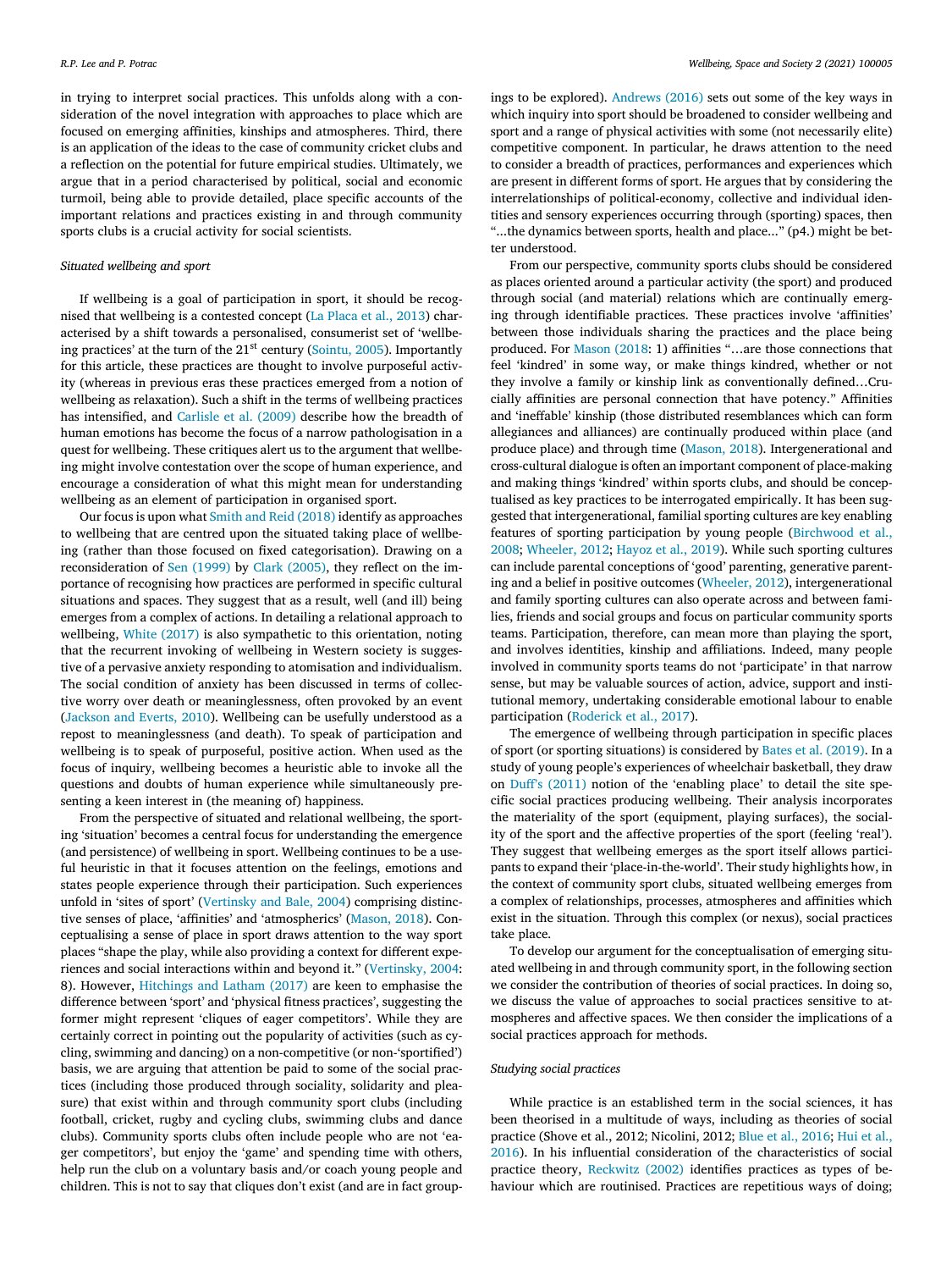incorporating talk, bodies, minds, emotions, knowledge and things. Examples include ways of doing cooking, or doing shoe repairs, or doing a medical consultation. Practices may comprise interactions between humans (as in the case of a medical consultation), but they are not necessarily defining features of a practice (as may be the case for cooking in certain circumstances). It should also be said that while behaviour may become routinised – for instance the medical consultant may have developed an established routine for doing consultations with patients – practices can be disrupted (by, for example, a knowledgeable and assertive carer). Practices can offer a bridging concept allowing the implications of micro-scale interactions and macro-scale institutional and politico-economic processes. Importantly, this conceptualisation of interdependence between individuals means that practices constitute collective action [\(Barnes,](#page-4-0) 2001).

For Blue et al. [\(2016\),](#page-4-0) an important emphasis of social practice theory is on understanding how commitment to participate arises through engagement (rather than from an individual pre-cursor). They recognise that people do have reasons for becoming involved in a practicearrangement bundle (an organisation), but that these reasons become integrated as one of several actions which will make up practices and their continued performance. Further, [Reckwitz](#page-4-0) (2012) elaborates on the importance of emotions, senses and spaces to social practices, emphasising that every social practice forms senses and perceptions in particular ways. Building on his theorisation of social practices, he proposes that "Every complex of social practices – as far as it is always spatializing and necessarily contains perceptive-affective relations – implies a form of affective space." What Reckwitz – as with Mason  $(2018)$  – is drawing attention to is the notion of 'atmospheres.' He acknowledges the work of [Böhme](#page-4-0) (2000) in this area, but stresses the need to recognise the specific sensitivities and perceptions of groups participating in particular practices providing distinctive connections to atmospheres. From this perspective, spaces, atmospheres and social practices are key constituents of social life.

By focusing on practices – the repetitious ways of 'doing' – the aim is to understand how relationships and culture operate in and through community sport clubs and to explore the implications of this for wellbeing and forms of participation. Practices are more than individual activities; they are particular forms of routine and meaningful 'doings' which are recognised and practiced by groups. There may be a number of groups comprising the overall sporting organisation, each with particular (possibly shared) practices. Practices can also circulate between other groups and organisations. This is in-keeping with the contention [Schatzki's](#page-4-0) (2005) contention that an organisation is a practicearrangement bundle. Adopting such a perspective in order to examine participation in sports clubs allows for attention to be paid to important mediators of wellbeing which may be overlooked by others forms of analysis. Emotions, atmospherics, spaces and routine, meaningful doings (social practices) take on particular forms of significance when participation is understood in this way [\(Andrews,](#page-4-0) 2017; Thorpe and Rinehart, 2010). If [understanding](#page-4-0) situated wellbeing in community sport clubs is to be focused upon social practices, how are social practices best studied? An interpretive approach is required, but what might particular methods offer?

It has been argued by [Hitchins](#page-4-0) (2012) that talk is an appropriate means of understanding social practices and that semi-structured interviews can play an important role in producing accounts of shared, routinised activities. In a study of food safety practices of people over 60, Milne [\(2011\)](#page-4-0) made use of focus groups to generate talk about the actions they took in relation to food storage. An important element of his analysis was the location of food storage practices within a "nexus of things, knowledge, rules and routines…" For Keane et al. [\(2017\),](#page-4-0) the findings of their survey based study on vaping as a social practice provided important insights which could be developed or complemented by naturalistic approaches. Talking about practices can be difficult, and Lee et al. [\(2016\)](#page-4-0) explored how (serial) semi-structured interviews could be adapted to enable more meaningful talk about information practices.

In their example, the (studied) social practice mediates the method, alerting us to the need for research practices to be responsive to the forms social practices can take.

The value of ethnography in understanding social practices is demonstrated by Meah [\(2014\),](#page-4-0) who considers the tacitly performed activities comprising kitchen practices. Combining participant observation with focus groups enabled insights from the latter method to focus the scope of the former. Both methods produced relevant insights into people's practices and so reported *and* performed activities could be identified, interpreted and made the subject of further enquiry. [Iaquinto](#page-4-0) (2018) has reflected on the relative contribution of methods to understanding social practices, suggesting that people can forget or overlook practices during talk, while recognising that some practices might not be observable. These insights suggest that studying social practices involves multiple methods, which can deployed at different times and for different purposes. Likewise, in their review of the use of ethnographic methods in sports psychology, Krane and Baird [\(2005\)](#page-4-0) discuss the role of various forms of interviews; from informal brief discussions to pre-arranged semi-structured interviews using a topic guide. They make the case for a suite of methods to be deployed in order to understand shared practices.

### **A brief consideration of the case of community cricket clubs**

So far, this article has considered the potential of situated and relational wellbeing and theories of social practice to understanding participation in community sports clubs. In this section, consideration is given to how such approaches might be applied to the case of community cricket clubs.

The sport of cricket – in particular community club cricket organised by local and regional leagues in England and Wales – provides an interesting focus in order to interrogate the above proposal. Relatively little social science research exists on community cricket clubs. Fletcher and Spacklen (2013) and [Fletcher](#page-4-0) and Walle (2015) have drawn attention to some of the important social and cultural implications of ethnicity and participation in club cricket, focusing in particular upon British Pakistani Muslim men. Key findings from the studies include the role that alcohol plays in mediating inclusion and exclusion into social practices and the development of belonging, friendships and resistance through Asian-specific teams and leagues. Cricket has a history intertwined with the British empire (and social class) and over centuries and decades has given rise to complex relationships and responses to these issues, including challenges to structural racism (see for example the seminal James, [1963/2013](#page-4-0) which considers this, and much more). For community cricket clubs in England and Wales, issues related to social class, gender, ethnicity, culture and racism are all present to varying degrees (as with broader society), but their manifestation and impact for situated wellbeing and social practices in these sporting spaces and places requires further investigation. For example, the financial cost of participating in the sport may encompass household incomes and cultural attitudes to sporting participation. They might be addressed by engagement work and equipment loaning undertaken by the club and regional cricket boards.

Community cricket clubs can vary in many obvious ways, including in their local environment, facilities, levels of competition, demographics and history. Issues related to cross-cultural dialogue (or exclusion) are particularly pertinent to community cricket clubs, as are intergenerational relationships and gender-related practices. For example, 216,000 women played cricket in 2019 (33,000 regularly) and the England and Wales Cricket Board (ECB) have ambitions to make the sport gender-balanced (ECB, [2019\)](#page-4-0). [Coleman](#page-4-0) et al. (2008) suggest that family and friends are significant influencers on young women participating in sport. Families, friendship groups, affiliations, sporting ability, identity, altruism and emotional labour are all at work when we consider what comprises a community cricket club. It is apparent that in many ways community cricket clubs are institutions through which identities and relationships are mediated. Our contention is that social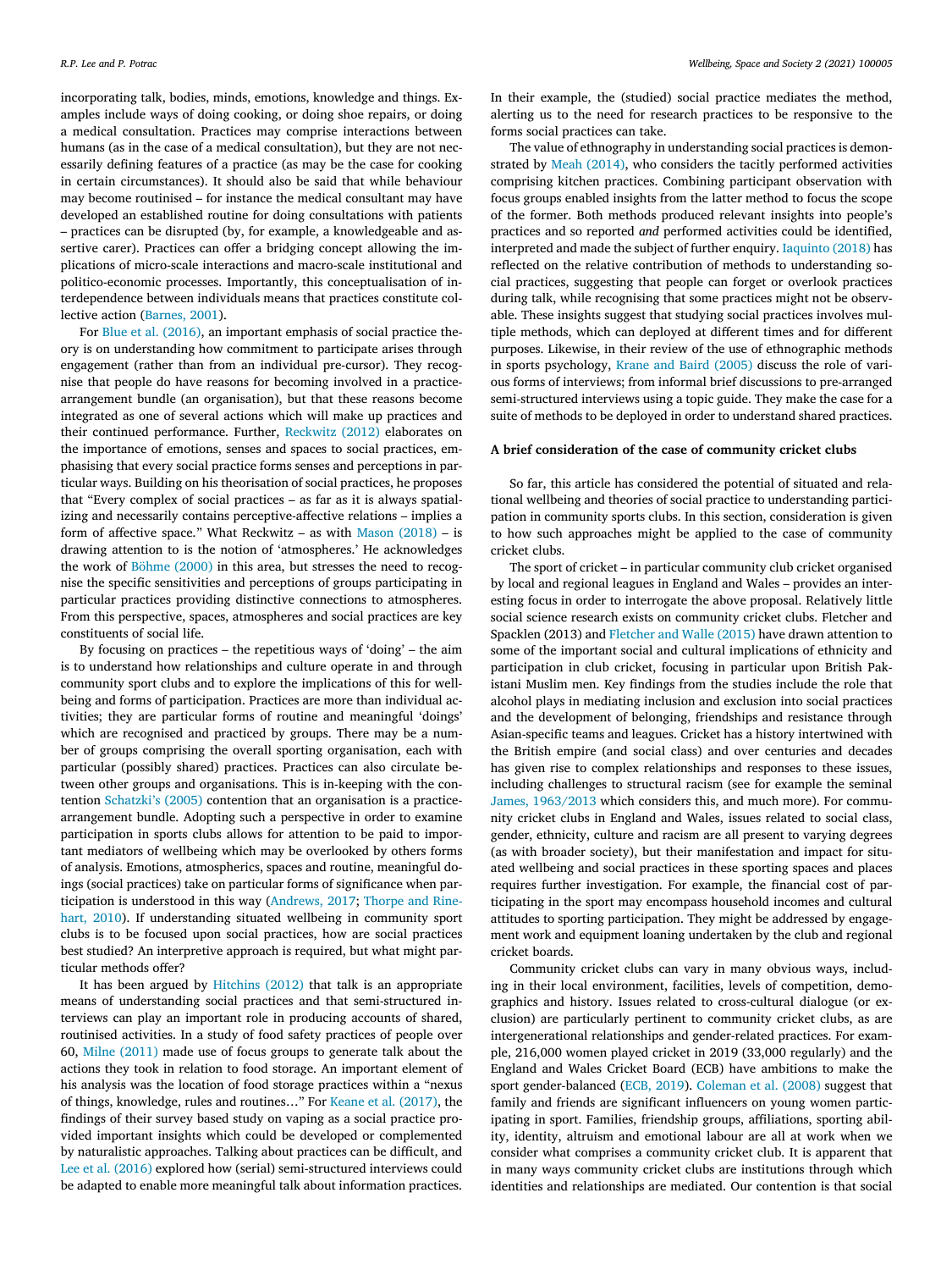practices, spaces and atmospheres are key mediators of the way such social (sporting) lives happen.

As detailed previously, when Mason [\(2018\)](#page-4-0) talks of affinities, she means potent connections, imbued with kinship and enabled by atmospheres. Mason claims this perspective involves paying attention to sensations. So while cricket clubs may contain more literal kinships, we should also regard them as spaces where sensations are present and unfolding and with which people may feel kinship. Following [Schatzki](#page-4-0) (2005), an organisation such as a community cricket club is a practice-arrangement bundle and the social practices constituting the bundle arise within and are mediated by such potent connections. The 'overt' activities of the cricket club (matches, net practices, coaching, social events, committee meetings, tea making, ground keeping etc) are in fact complex, shared, comprising social practices mediated by sensations and making up the space and place of the club. What this means is that 'participation' in community cricket clubs – if we are to take the term seriously – requires rigorous conceptualisation. In the remainder of this section, one of these activities – net practice sessions – will be considered, and the potential of these analytical approaches discussed. Net practice sessions are called 'net' sessions due to the use of netting to separate batting and bowling 'pitches' in to two or more strips to enable multiple sessions. The situations described are drawn from personal experience and are not intended to be the analysis of a data set, although there some similarity with auto-ethnographic approaches (see [Allen-Collinson](#page-4-0) and Owton, 2015 for example). The aim is to consider the value and potential of the approach detailed previously.

For many community cricket clubs, net sessions serve a number of functions. They are, of course, a chance for those club members who want to play the sport to practice their skills. There is a strong seasonality to net sessions (as with many things associated with cricket and other field sports), with winter net sessions taking place indoors (usually in a local sports hall) and representing – for some – the first chance to reengage socially (in person, and not through a club chat group) for a number of months. Once the playing season approaches (April in the UK), nets move to the club and take place outdoors. A number of interesting activities unfold at winter nets. New club members who wish to play (not all members do so) often come along to demonstrate their prowess (or lack of), meet up with new teammates (some of who they may already know) and become part of the club's social practices. The first winter net session if often a chance to catch up and chat as much as take seriously the business of batting and bowling (although there are differences in the forms 'seriousness' takes within and between clubs, often humour suffuses much of the action). Net sessions are often organised around senior men, senior women and juniors, with some fluidity between these formal divisions depending on ability, numbers, keenness for extra practice, among other reasons. Playing kit, perhaps which hasn't seen daylight for several months may be discussed, fiddled with and put on. Some players may even have new equipment; a new fancy bat received as a gift or a new pair of batting gloves purchased to replace the threadbare husks of fabric worn over previous decades. As well as reminiscing over seasons past, new incidents are bound to occur in the early sessions as the specific bodily movements of batting and bowling test out muscles and limbs, young and old. Many of these features are evident in the outdoor summer nets which usually take place at the home ground of the club, though new practices merge. Activities oriented to the upkeep of the club (bar tending, ground maintenance, tidying changing rooms etc) merge with net practices, and with others.

The 'upkeep of the club' involves (not exclusively) shared practices focused on making sure things are maintained 'correctly'. Picking up litter from the playing field, keeping changing rooms free from drinks bottles and dirty kit, maintaining perimeter fences and the sightscreens (large white boards on wheels used to help the batsman see the ball), parking vehicles in appropriate places and ensuring the playing pitch (the strip onto which the ball is bowled) is a good one through ground keeping (itself a topic with unlimited potential for debate and action). From these examples, it can be understood that shared practices will emerge from the interactions of 'playing' practices – such as an outdoor net session – and 'upkeep' practices. They may exist in tension (when a changing room is left in an untidy state). Here is not the place to discuss these activities and social practices at length, but even through this brief discussion of a specific area of activity (net practice sessions) it can be seen that many interesting things which might come under the topic of 'sport' occur in and through sports clubs.

From the perspective of situated wellbeing and social practice theory, it is through the sporting situation (the nexus of things, actions, resources, interactions) that wellbeing emerges in a particular form (wellbeing from participation in sport), but it must be recognised that other 'practice-arrangement bundles' may influence such situated wellbeing (such as family based situations). While observing social practices as they unfold in the sporting situation is important, talking to participants about these practices is equally important, particularly so an understanding of what might comprise wellbeing can be ascertained. To develop and test such an approach requires empirical investigation drawing upon the range of (ethnographic) methods discussed previously. As well as providing unique insights into [sport-related](#page-4-0) activities (Krane and Baird, 2005), such methods enable access to embodied sensory experiences [\(Allen-Collinson](#page-4-0) and Orton, 2015; [Saville,](#page-4-0) 2008) and enable the conceptualisations detailed previously to be explored through 'real' (emerging) world experiences. It is also important to recognise that those people who are no longer involved in such social practices may be able to provide valuable insights into adverse impacts on wellbeing.

# **The implications of COVID-19 for shared social practices**

From 16<sup>th</sup> March 2020, club and recreational cricket in the UK (along with all other group sporting activities) was suspended in response to COVID-19 (Coronavirus). There are significant implications for the arguments that have been presented in this article, not least the survival of community clubs cricket clubs (The [Guardian,](#page-4-0) 2020). The social practices of community sports clubs have been radically altered by new practices of physical distancing, hygiene, self-isolation and shielding. Reconsidering the example of net sessions provides an insight into the unfolding implications. The England and Wales Cricket Board issued guidance for the use of outdoor cricket facilities (ECB, [2020\)](#page-4-0), which as of  $28<sup>th</sup>$  May 2020, included maintaining physical distancing, training with members of your own household and one other person from outside household to a maximum of two, and ensuring hygiene measures such as cleaning of equipment and not rubbing saliva on the cricket ball (which is a common method of changing the properties of the ball). Following this, new guidance was issued by the UK Government permitting gatherings of up to six people but applying the same physical distancing measures and hygiene implications [\(Cabinet](#page-4-0) Office, 2020). Restrictions on the use of clubhouses (limited to toilet access) remained. As a result, the shared social practices of net sessions are radically altered. More broadly, these changes permeate every aspect of community sports clubs, from the cancellation of fixtures to the closure of social spaces and the conduct of committee meetings using video technology. Club and recreational cricket did resume from late July to mid September, with restrictions in place. The future for community sports clubs – as with many other aspects of life – remains uncertain and the social practices that comprise them will be subject to potentially significant reconfigurations.

#### **Conclusions**

In this article, we have argued that in order to understand how participation in community sport contributes to wellbeing, it is necessary to draw on approaches to situated wellbeing and social practices which are sensitive to the emergence of wellbeing in and through the 'sporting situation'. From our brief discussion of one area of activity in community cricket clubs – net sessions – it is possible to begin to develop a theoretically informed analysis of the bundles of social practices which comprise meaningful participation. Such practices are imbued with atmospheres;